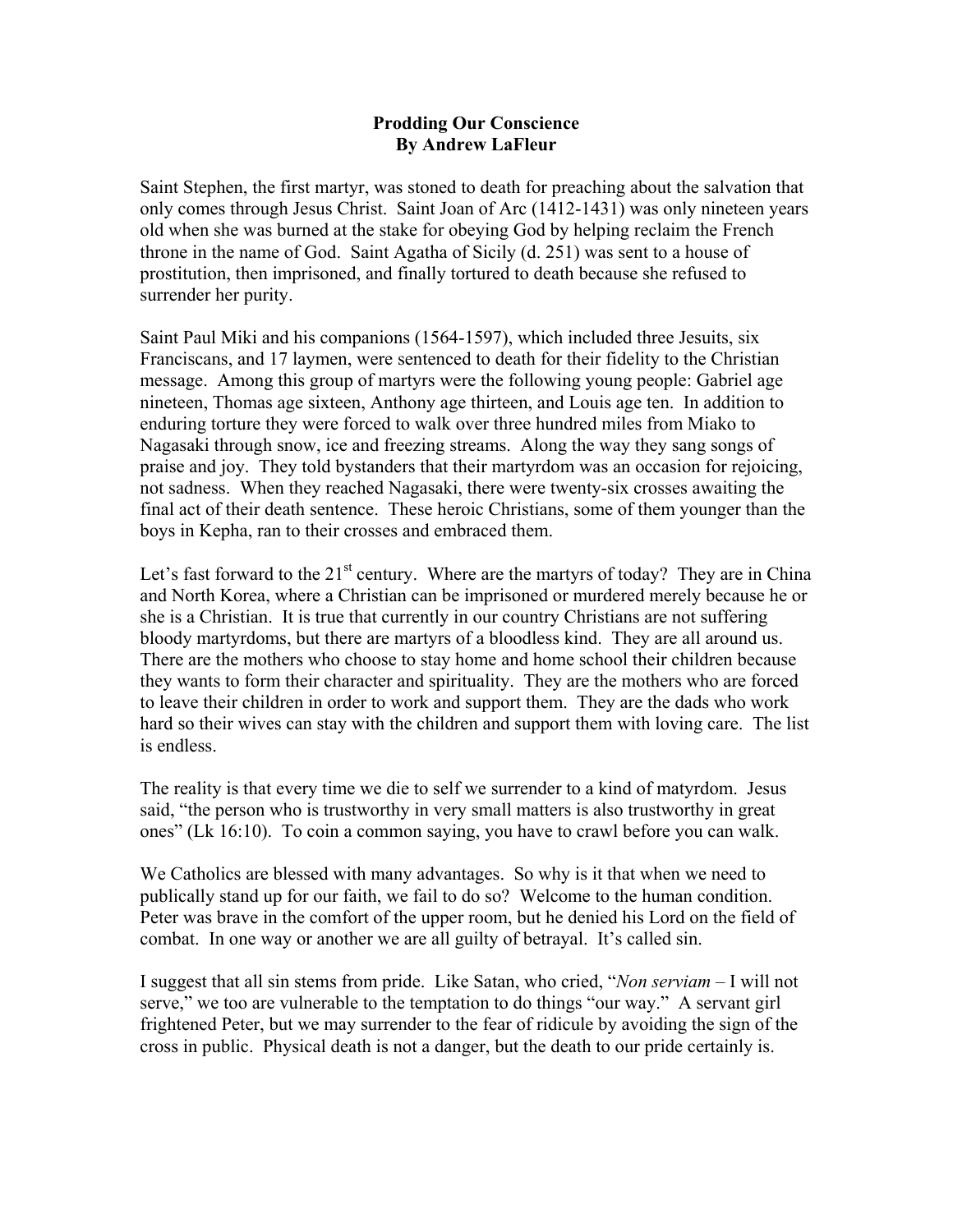Pride is a struggle even in the confessional, where we have the opportunity to admit our crimes against God. It's difficult to admit the truth, to see the ugliness and take full responsibility for our behavior. We may enter the confessional with a sense of anxiety or embarrassment, but then we hear the reassuring words, "I absolve you of your sins." Once again Jesus has comes to heal the sick and raise the dead. The awesome truth is our God is full of gentleness and compassion.

I was asked to give a provocation reflection for this quiet time with the Kepha moms and dads. So why highlight the martyrs as our point of comparison? We are all one Body in Christ. They are like us, and we must become more like them.

We risk the death to self every time we make the sign of the cross in public, attend Mass, pray the Rosary or the Chaplet of Divine Mercy in public, or pray before an abortion mill. True, we are not putting our lives on the line as the martyrs did, but we risk ridicule and criticism. It can hurt to be laughed at and called names like hypocrites, holier than thou, Jesus freaks, or ultra right-wing conservatives by strangers, much more so by family members and friends.

We may be invited to a wedding that offends God's law, but we will become the villains if we don't attend. Pope Pius XII hit the nail on the head when he proclaimed that the sin of the  $20<sup>th</sup>$  century was the loss of the sense of sin.

Living our faith courageously may not endanger our lives. However, it may cause us to lose friendships. Fidelity to Christ brings us into conflict with the prevailing live-and-letlive philosophy that is rooted in self-centered feelings that ignore truth. The world issues the challenge, "How dare we identify the behavior of others as sinful or evil?"

The world teaches that sex is merely an appetite to be experienced with whomever, whenever and wherever we like. Jesus teaches, however, "everyone who looks at a woman lustfully has already committed adultery with her in his heart" (Mt 5:28).

The world encourages people to grab whatever then can, take care of number one. If you get caught it's only illegal. We are told it's permissible to cheat on our taxes, but be careful. After all, the government gets too much of our money as it is, and they waste it favoring special interest groups. What's wrong with shop-lifting from Wal Mart? They won't even miss it with all their money. Jesus teaches us: "Do not store up for yourselves treasure on earth, where moth and decay destroy, and thieves break in and steal. But store up treasures in heaven, where neither moth nor decay destroys, nor thieves break in and steal. For where our treasure is, there also will your heart be" (Mt 6:19).

When we feel disgruntled, discouraged, depressed or angry about what is happening in our society in general or with the trials and difficulties we experience, we need to remember that God brings peace not anxiety. Joy is a fruit of the Holy Spirit that should permeate our daily lives amid our challenges. God gives us the grace for the present moment, not for tomorrow's difficulties.